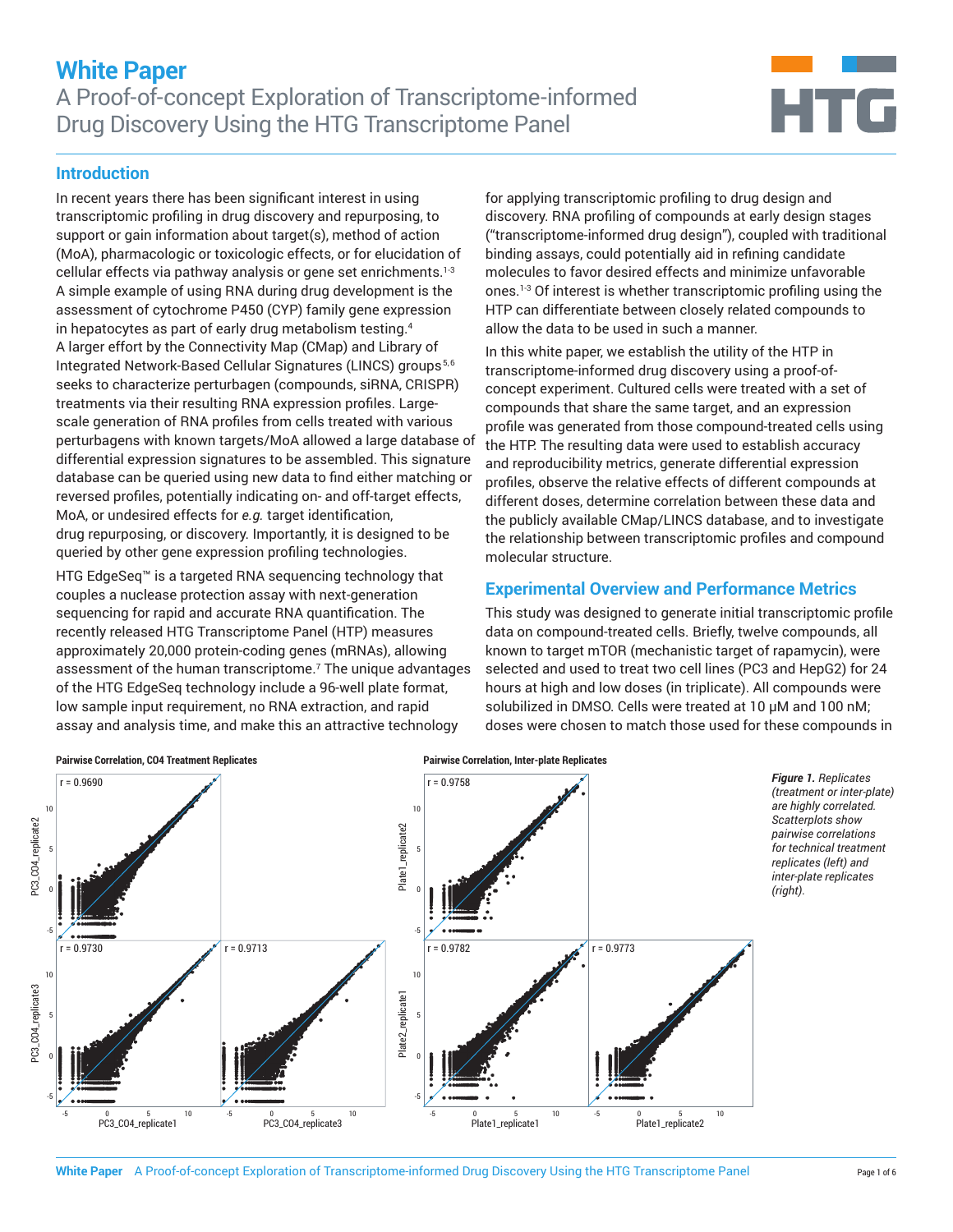



*Figure 2. Dendrogram showing the structural relationship of the 12 compounds used in this experiment. Relationships were calculated based on the Tanimoto distance.*

CMap/LINCS. DMSO alone was used as a control. Two 96-well plates were used for each cell line, and DMSO controls were included on both plates. Following treatment, each well of cells was lysed and ~4000 cells/sample were processed using the HTP. Samples were tagged and sequenced on an Illumina NextSeq 2000 sequencer.<sup>7</sup>

All samples passed quality-control and were used in downstream analyses. Repeatability was evaluated for three types of replicates:

1: Treatment replicates (*i.e.,* individual wells of cells each treated with the same compound and run as independent samples),

2: HTP technical replicates (*i.e.,* the same sample run multiple times), and

3: Inter-plate replicates for the assessment of potential plate effects (DMSO controls).

Pairwise comparisons were performed for each replicate type and the Pearson correlation coefficient calculated. *Figure 1* summarizes the high overall replicate correlation; the median Pearson correlation for all replicates was 0.97.

The strong repeatability and 100% sample pass rate in this experiment suggest that for screening purposes, a single treatment replicate could be used without compromising data quality. Additionally, no significant plate effects were observed, suggesting that plate controls could be kept to a minimum.

# **Transcriptome Profiles Differentiate Between Compounds and Doses**

A goal of this experiment was to determine if closely related compounds (by target and/or chemical structure) can be differentiated by their transcriptomic profiles. To illustrate structural "relatedness", the Morgan fingerprint of each of the twelve compounds utilized was used to generate similarity scores using the Tanimoto equation.8 *Figure 2* displays the resulting dendrogram. All twelve compounds target mTOR, a protein kinase involved in the regulation of important cellular processes such as proliferation, autophagy, and cell survival.<sup>9</sup> Among the compounds, the most significant separation is between rapamycin and three rapamycin homologs or "rapalogs" on the right and the other mTOR-targeting compounds on the left. The former are allosteric inhibitors of mTOR that bind at the same location; the latter are kinase inhibitors that compete for ATP to inhibit all kinase-dependent functions of mTOR and may also target other phosphoinositide 3-kinases (PIK3 kinases).

A holistic view of the relative differences between the transcriptomic profiles of the treated cells is provided by a principal components analysis (PCA) plot. *Figure 3* shows the PCA results for profiles of PC3 cells treated at the low dose *(left)* and the high dose *(right)* of the twelve compounds. Both plots include the DMSO control. Three conclusions can be derived from these plots. One, there is variation in the profiles from the different compounds, including between very closely-related compounds such as the rapalogs, as shown by the distance between the data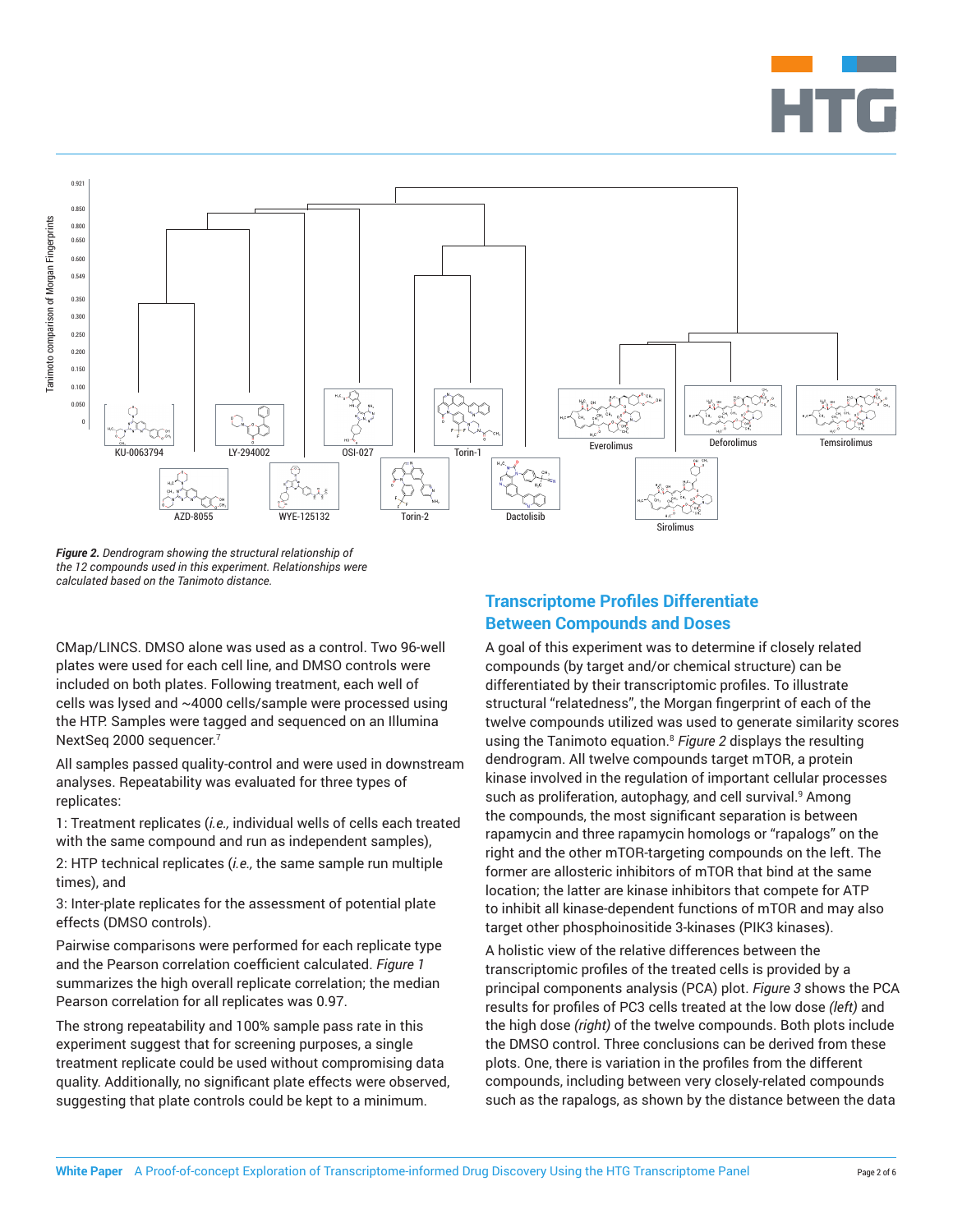

*Figure 3. Principal component plot of expression profiles for the twelve compounds (see Figure 2) and DMSO control. Treatment of PC3 cells with low dose (left) and high dose (right) are shown in the plots. Each sample is an average of triplicates, from*  $log_2$ *CPM standardized data. Note the movement away from the DMSO control as the dose increases. In some cases (e.g. C01) the lower dose and the control almost overlap.*



Component 1 (16%)

-200 -100 0 100 200

CO3 0 CO5

 $\bullet$  CO9

 $0.02$  $C11$   $\bullet$   $C07$   $\bullet$  CO<sub>4</sub>

C10<sup>o</sup> C12

 $\bullet$  C01

**ODMSO** 

 $\frac{1}{2}$  (100)<br>Component 2 (100)<br>Component 2 (100)<br>Component 2 (100)<br>Component 2 (100)<br>Component 2 (100)<br>Component 2 (100)<br>Component 2 (100)<br>Component 2 (100)<br>Component 2 (100)<br>Component 2 (100)<br>Component 2 (100)<br>Compone 100

Component 2 (16%)

200

0

-100

-200

While there was no *a priori* reason to assume that differences in the transcriptomic profiles would follow the differences in compound structure, it is interesting to note that the clustering of structures *(Figure 2)* and the PCA plots *(Figure 3)* do not reflect one another exactly.

An important question when considering the effect of dose is to consider whether the difference in doses causes qualitatively different changes, or only a different magnitude of the same



changes. A comparison of the differentially expressed genes between cells treated with high and low doses of each compound showed that the latter is the case. *Figure 4* shows the overlap of differentially expressed genes between doses of C09. There is also a clear directional correlation for the majority of genes measured (84.9% when using a p-value cutoff of 0.05). Overall, the directionality of the data and the limited changes at the lower doses indicate that a single dose is sufficient for screening purposes. For compounds of high interest, additional doses and/ or treatment lengths could be added.

 $\bullet$  C<sub>09</sub>

Component 1 (21.8%)

-200 -100 0 100 200

 $\bullet$ CO3

 $C<sub>02</sub>$ 

 $C<sub>06</sub>$   $C<sub>12</sub>$ 

 $\bullet$  C<sub>08</sub> <sub>C<sub>07</sub></sub>

C10●●C11

 $\bullet$  C<sub>01</sub>

 $C<sub>05</sub>$ 

 $C<sub>04</sub>$ 

## **Using HTP Data to Query the CMap/LINCS Database**

As discussed above, CMap/LINCS is a large and well-known repository of transcriptomic profiles generated from treatment of various cell lines. LINCS data are generated by directly measuring the expression level of 978 landmark genes (the "L1000") using a luminescent assay on isolated RNA, and using those signals to infer the expression of other genes, for a total of 12,328 reported genes. To query the LINCS database, a differential expression profile is compared to the database of known profiles using an algorithm described by Subramanian *et al.*<sup>5</sup> A "connectivity score" or Tau value is one of the results returned. This connectivity score is ranked on a scale from 100% to -100%. On the positive scale, the percentage represents the rank in the entire database of the returned compound, such that a score of 99% means that only 1% of other compounds are more similar to the query profile. This approach was used to query the LINCS database, using differential expression profiles from HTP data (data were restricted to the 12,328 LINCS gene space). As the identity of each compound was known, the Tau of the selfcompound (*i.e.,* the expected match) was recorded, as was the rank of the self-compound.

200  $\frac{1}{2}$  ( $\frac{1}{2}$   $\frac{1}{2}$   $\frac{1}{2}$   $\frac{1}{2}$   $\frac{1}{2}$   $\frac{1}{2}$   $\frac{1}{2}$   $\frac{1}{2}$   $\frac{1}{2}$   $\frac{1}{2}$   $\frac{1}{2}$   $\frac{1}{2}$   $\frac{1}{2}$   $\frac{1}{2}$   $\frac{1}{2}$   $\frac{1}{2}$   $\frac{1}{2}$   $\frac{1}{2}$   $\frac{1}{2}$   $\frac{1}{2}$   $\frac{1}{$ 100

Component 2 (17.4%)

 $200$ 

0

 $\bullet$  DMSO

-100

-200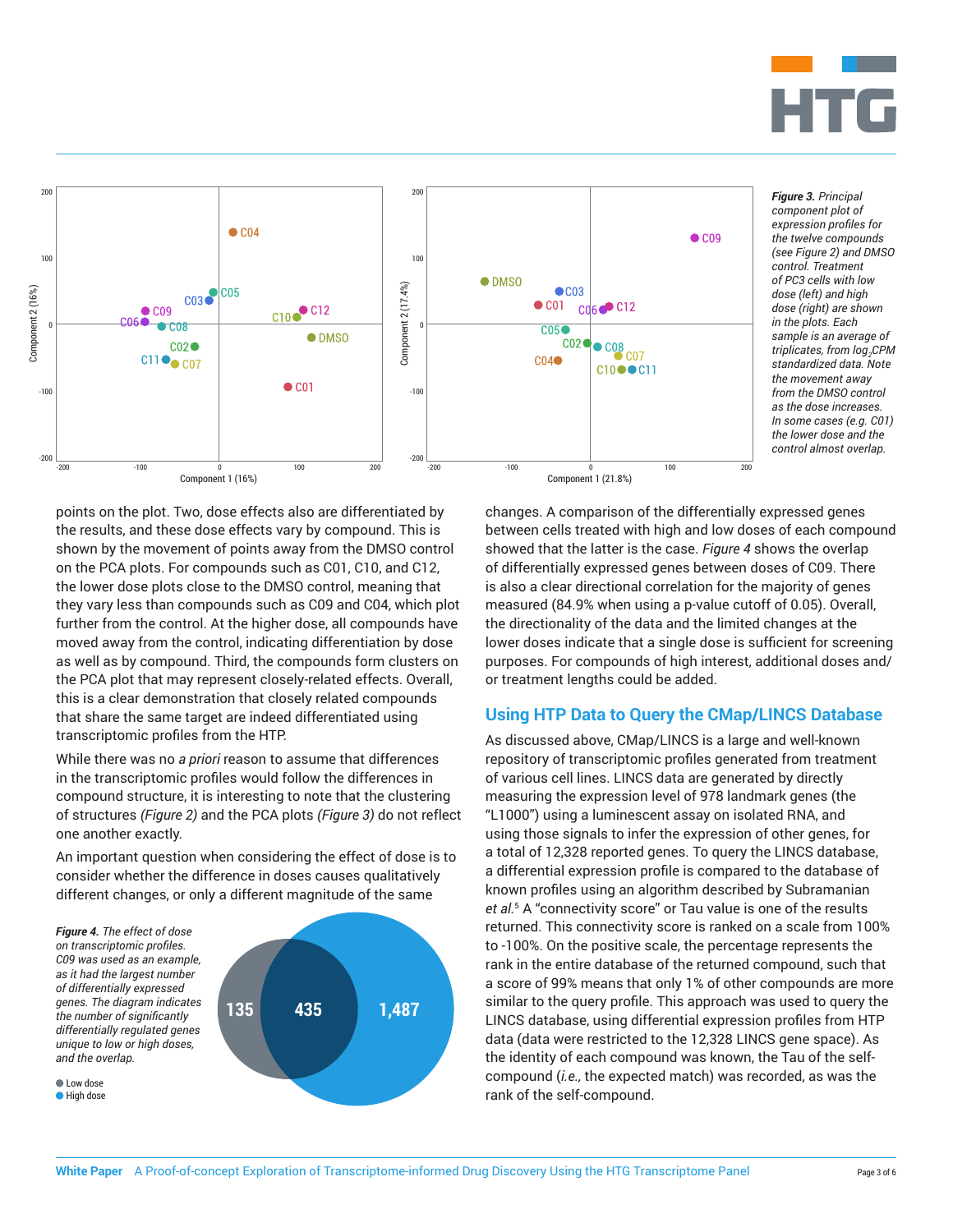

HTP data were processed for comparison as follows. First, differential expression values were calculated for PC3 cells treated with the higher compound dose vs the DMSO control, using the DESeq2 algorithm. The HTP data were then subsetted to only include the genes that overlap those reported in LINCS/ CMap (n=12,096). Fold-change values from up- and downregulated genes were used to query the LINCS database, using an R package (signatureSearch<sup>10</sup>) with a built-in LINCS algorithm that uses the calculation described in the 2017 Subramanian *et al.* paper.5 The results are summarized in *Table 1*.

*Table 1. Querying CMap/LINCS with HTP data. Differential expression profiles for PC3 cells treated with the indicated compounds were used to query the LINCS database. The compound self-rank (restricted to PC3 cells) and Tau score (for the entire database) are shown. Note that C06 was not present in the LINCS database.*

| <b>Compound ID</b> | <b>Name</b>  | Rank           | Tau    |
|--------------------|--------------|----------------|--------|
| C <sub>01</sub>    | LY-294002    | $\overline{2}$ | 99.88  |
| C <sub>02</sub>    | temsirolimus | 100            | 99.14  |
| C <sub>03</sub>    | sirolimus    | 16             | 99.78  |
| C <sub>04</sub>    | deforolimus  | 26             | 99.69  |
| C <sub>05</sub>    | everolimus   | 410            | 92.94  |
| C <sub>06</sub>    | dactolisib   | not present    | N/A    |
| C <sub>07</sub>    | AZD-8055     |                | 99.99  |
| C <sub>08</sub>    | torin-1      | $\overline{2}$ | 99.99  |
| C <sub>09</sub>    | torin-2      | 1              | 100.00 |
| C10                | OSI-027      | 55             | 99.87  |
| C11                | WYE-125132   | 32             | 99.87  |
| C12                | KU-0063794   | 5              | 99.94  |

The outputs fell into two categories: Compounds whose selfretrieval had a high rank and high Tau, and those who had a lower rank but a high Tau. Of note, ten of eleven compounds had a Tau score better than 99% (the exception was everolimus, with a Tau score of 92%). Overall, these results show that HTP and LINCS data are directionally aligned, especially for target identification. With the caveat that this is a relatively small dataset, it is feasible to consider using LINCS data in conjunction with HTP data.

These results also point to a limitation of using the LINCS database. LINCS results aid in identifying signatures or profiles that are similar to (or opposite of) the query signature; they are not intended to specifically differentiate between closely related compounds. Indeed, in all our query results, many highly similar profiles (Tau of 99%+) were returned; these highly similar profiles principally hailed from other compounds targeting mTOR or PIK3 kinases. This expected behavior reinforces that HTP data can be used effectively to query the LINCS database, but also suggests that subtle effects could be missed.

# **HTP Data Provide Insights that Extend Beyond the Capabilities of LINCS**

Given the results from the LINCS queries, an important question is whether there is value to using an assay such as the HTP,

which covers the entire human transcriptome, when the data from LINCS are readily available. A recent paper<sup>11</sup> reports that the number of significantly differentially expressed genes within a signature was a major factor in the quality of the signature and its subsequent self-retrieval from LINCS (*i.e.*, the more changes measured, the easier it is to differentiate between different compounds). Since the differential expression of LINCS is determined by the 978 genes in the L1000 itself (all other values are inferred), an obvious question is: of the number of differentially expressed genes measured in the HTP data, how many of these are also in the L1000 set? In the high dose/ PC3 HTP data (which had the highest number of differentially expressed genes), only about 8% of the differentially expressed genes are part of the L1000 subset. Therefore, it seems likely that HTP data could provide additional information using its higher resolution of differential expression.

To explore this, pathway analysis was performed using iPathwayGuide (Adviata Biosciences) and differential expression data from HTP profiles of treated PC3 cells. The initial focus was on the rapalogs, as these compounds have been extensively studied and the expectation was that findings could be rapidly confirmed by existing literature.

A meta-analysis of all four rapalog profiles showed that two of the most significantly impacted pathways were *cell cycle* and *neutrophil extracellular trap formation.* Rapalogs, and indeed all the mTOR-targeting compounds, are known to cause cell-cycle arrest at the G1/S boundary.<sup>12</sup> This boundary is tightly controlled by Cyclin E and Cyclin A. All four rapalogs downregulated *CCNA2* and *CDK2*, which encode Cyclin A, and most also downregulated *CCNE2* (Cyclin E), as well as other genes involved in control of the G1/S transition. Neutrophil extracellular trap (NET) formation is, as the name suggests, generally associated with neutrophils. PC3 cells are prostate cancer derived and not expected to have neutrophilic properties. A closer look at the data showed that the entire pathway was not impacted; but many of the affected genes in that pathway encode histone genes

(*e.g. H2BC3, H3C4*), and these genes are strongly downregulated in rapalog-treated cells. Surprisingly, there are no reports in the literature of histone downregulation in response to mTOR inhibition (whether by rapalog treatment or otherwise). Nor is the relationship "hidden" in the LINCS database but not explicitly described in the literature, as histone genes are not included in the LINCS 12,328-gene space. There is evidence to support the link, as DNA damage (which results in G1/S arrest) results in downregulation of histone genes,<sup>13</sup> and G1/S arrest is already known to be associated with mTOR inhibition, but the direct link has not been previously described. Pathway mapping of histone genes and differentially expressed upstream regulators *(Figure 5)*  shows the relationship of histone genes to regulators of the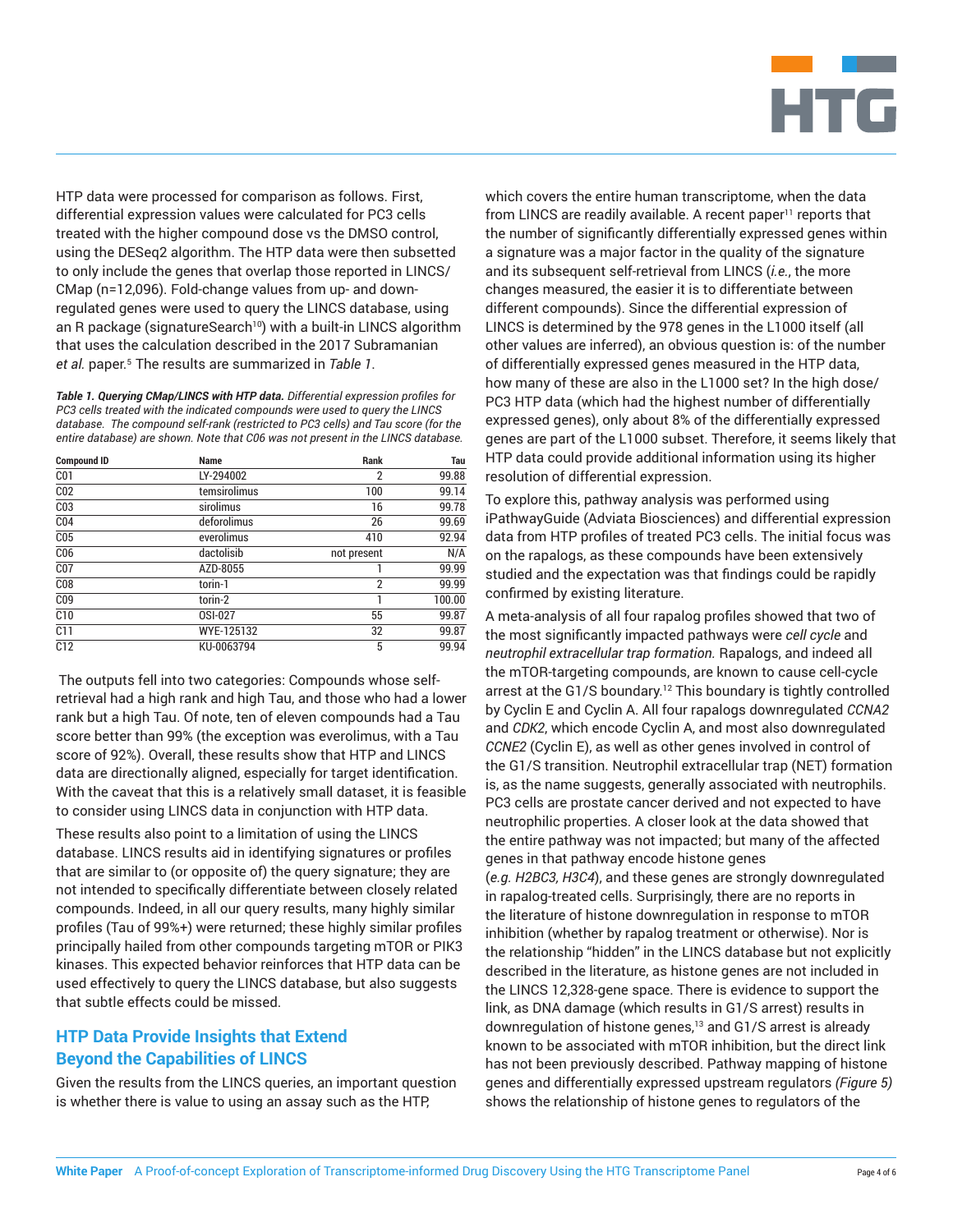

*Figure 5. Pathway analysis of compound-treated cells showing downregulated histone genes and possible upstream regulatory factors, notably two genes involved in G1/S cell cycle transition (CKD1, UHRF1). Color scale represents the log2 fold change of expression compared to the DMSO control.*



G1/S transition (UHRF1 and CDK1).<sup>14</sup> These findings suggest that the HTP-generated transcriptomic profiles have the potential to reveal mechanisms that have not been previously described in the scientific literature, thus increasing the body of knowledge available for drug candidates.

An additional use for gene expression data during transcriptomeinformed drug discovery is in measuring Cytochrome P450 gene expression, a standard assessment of compound metabolism.4 This is easily done using the HTP data. Given that the compounds in this study were not expected to induce the expression of canonically-measured *CYP* genes, it was not surprising to find that neither *CYP1A2, CYP2B6, CYP2C9,* nor *CYP3A4* were upregulated. However, there was upregulation of *CYP3A5,* another Phase I enzyme, particularly in the non-rapalog compounds *(Figure 6)*. While LINCS does include 44 *CYP* genes, none are directly measured via the L1000 and thus would not be useful for this type of fold-change analysis.

*Figure 6. Cytochrome P450 gene expression measurement in HepG2 cells. Expression data for each of the twelve compounds was compared to the DMSO control and a fold-change calculated. CYP1A2, CYP2B6, CYP2C9, and CYP3A4 were not significantly expressed in any sample and are not shown.*



## **Conclusions**

The data described above illustrate opportunities to leverage transcriptomic profiling in drug discovery. First, the HTP can be used to generate high-quality and highly repeatable transcriptomic profiles from compound-treated cells using small sample input amounts. The quality of the data may allow for single-dose/single-replicate testing, which would minimize screening costs. These profiles may be used to differentiate between compounds, even closely-related compounds with similar targets and mechanism of action. Second, the effects measured may be used to investigate specific cellular pathways and enrich understanding of individual molecules. Third, HTP data may be used to successfully query the CMap/LINCS database. The size and richness of this database is attractive when considering the addition of machine learning approaches to drug design. However, using HTP data is expected to add more nuance and biological information, as well as enable screening of compounds not found within the current database. By directly measuring an additional  $\sim$  18,000 genes over the CMap/LINCS L1000 assay, the HTP affords significant additional transcriptomic granularity.

The results of this study provide additional support for the utility of transcriptomic profiling to early drug discovery as part of a transcriptome-informed paradigm. In particular, this study shows the clear advantages of the HTP as a profiling tool for these purposes. Compared to the L1000 assay, the much larger number of directly measured genes provides improved resolution between profiles, and thus more refined differential expression analyses. Conversely, RNA-seq also directly measures more genes than the L1000 assay, but has known drawbacks to atscale work. HTG EdgeSeq and the HTP provide comprehensive and focused measurement of the transcriptome, with the advantages of rapid assay and analysis time and the ability to